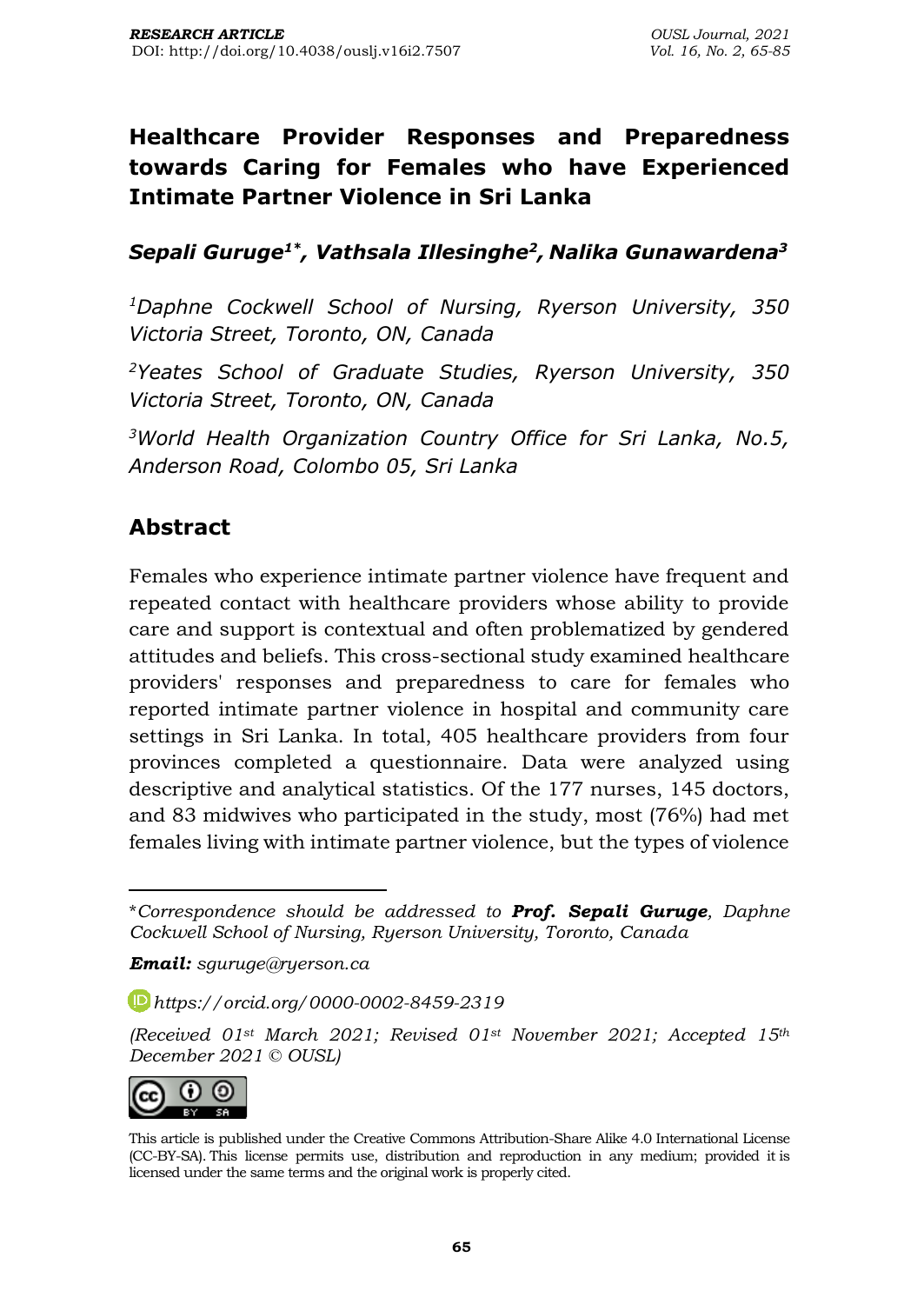reported to them, and their responses varied among the three professions. A range of factors operating at the individual, institutional, and community levels shaped healthcare provider responses and preparedness to support females reporting intimate partner violence (IPV). These results have implications for the training of healthcare providers and for putting in place adequate institutional resources in order to improve the health sector response to IPV.

**Keywords:** Healthcare provider preparedness, healthcare provider responses, health sector response, intimate partner violence

## **Introduction**

The World Health Organization (WHO) defines intimate partner violence (IPV) as "any behaviour within an intimate relationship that causes physical, psychological or sexual harm to those in the relationship" (WHO, 2012). A large and growing body of evidence shows that IPV can have short- and long-term consequences, including physical, mental, sexual, and reproductive health issues (García-Moreno et al., 2015; WHO, 2013). Research from different countries also shows that females who experience IPV have frequent and repeated contact with healthcare providers (HCP) (WHO, 2012; Bair-Merritt et al., 2014; Ellsberg et al., 2008; Fulu et al., 2013; Campbell, 2002). It is also evident that HCPs can help females living with IPV in various ways: providing them with opportunities to talk about the abuse, offer counselling, get information about other services and resources, become less tolerant of abusive behaviours, and, eventually, encourage a survivor to leave abusive relationships (Kothari & Rhodes, 2006; Nguyen et al., 2016; Thomas, n.d.; Boeckel et al., 2017; Change et al., 2010; Hegarty et al., 2012). However, there are many barriers to providing IPV-related care in healthcare settings. Some of these barriers relate to HCPs' lack of knowledge and skills about how to respond to females experiencing IPV and/or negative attitudes and beliefs about IPV, and others relate to the availability of institutional supports and resources (Crowe & Murray, 2015; Nguyen et al., 2016; Boeckel et al., 2017; Morse et al., 2012).

Much of the research on HCPs' role in IPV-related care provision is from high-income countries. The knowledge base from low and middle-income countries (LMIC) is growing, and research conducted in different settings in Asia reports that while 40–90% of females have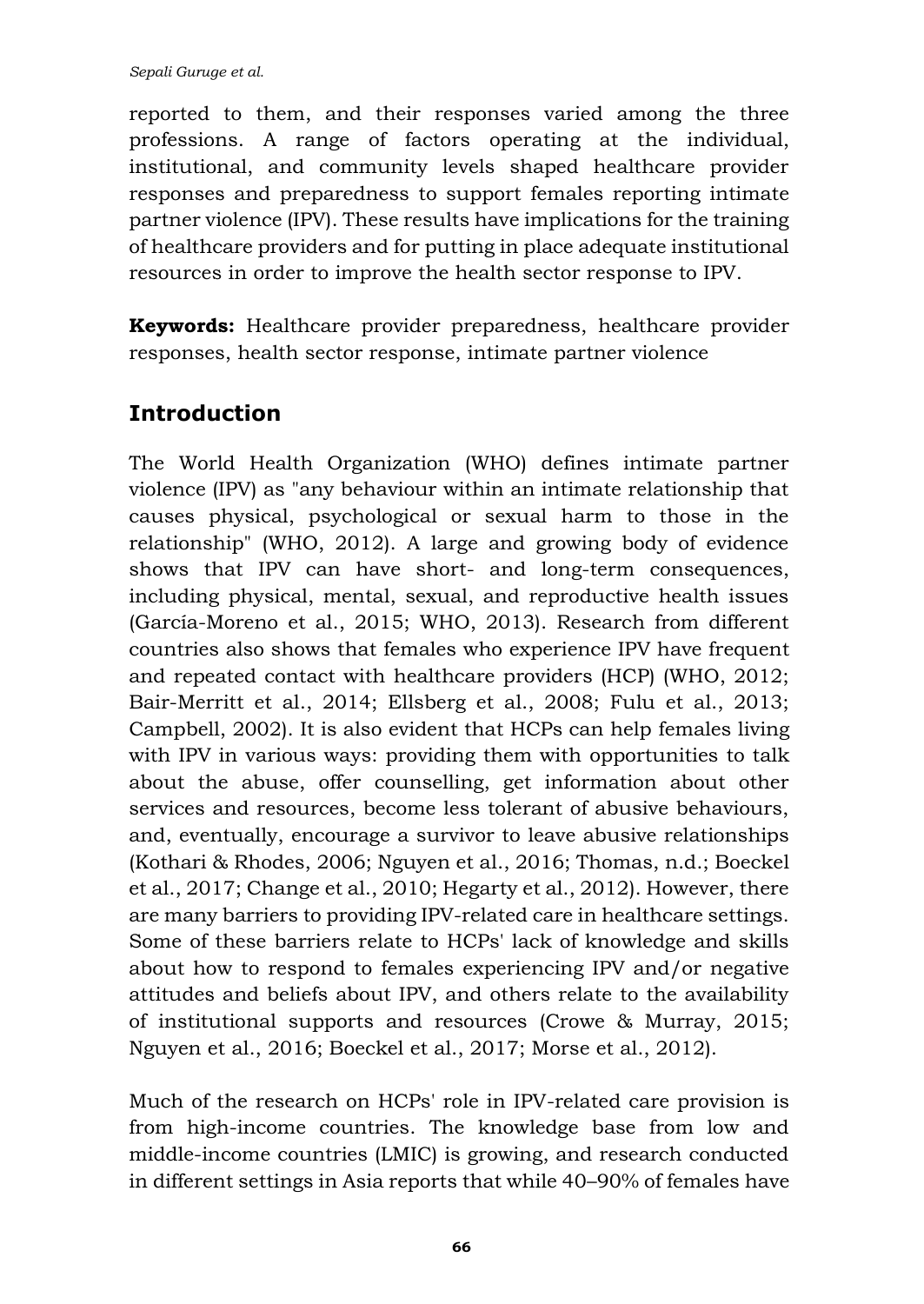experienced IPV (Colombini et al., 2017), only a small proportion sought help from HCPs (Nguyen et al., 2016; Norris et al., 2017; Sheehan et al., 2011). The literature is limited on HCP preparedness and responses to provide IPV-related care in Sri Lanka, the setting for this study. Twenty-two percent (22%) of 653 females who participated in a recent survey in Sri Lanka had experienced IPV from a male partner during their lifetime (de Mel et al., 2013). In the same study, nearly 40% of participant men (n=1658) reported perpetrating IPV in their lifetime. A scoping review of studies published from 1980 to 2015 (Guruge et al., 2015) found that IPV rates vary across Sri Lanka. More females in the Northern and Eastern Provinces who were affected by the 25-year long civil war reported IPV than in the other provinces.

Since 2002, specialized one-stop crisis centres (called Mithuru Piyasa) have been designated in Sri Lanka to provide IPV-related services to females have been institutionalized into the health sector (Guruge et al., 2015). Supported by the Ministry of Health, these centres aimed to integrate hospital-based services such as treatment of injuries, reproductive care, counselling, and psychological and other care, treatments, and supports with out-of-hospital resources, such as the Police, women's shelters, legal aid, and social services. The Ministry of Health also delivers IPV-related training to HCPs who work in hospitals or community-based primary healthcare units across the country (Family Health Bureau, n.d.). However, there is limited knowledge about whether and how HCPs respond and feel prepared to provide IPV-related care to females who seek their services.

As noted earlier, barriers to providing IPV-related care in healthcare settings have been documented in different countries and include HCPs' limited preparedness, lack of access to relevant knowledge and skills, inadequate support from colleagues, and heavy workloads (Kamimura et al., 2014; Paul, 2016; Parvin et al., 2016). In Sri Lanka, a few studies have focused on different HCP groups and students (e.g., nurses, midwives, and medical students) (Guruge, 2012; Jayatilleke et al., 2015; Seneviratne, 2020; Wijewardene, 2016). A 2012 study of nurses from across the country reported that they were inadequately prepared to care for females subjected to IPV (Guruge, 2012). A more recent study found that nursing diploma and degree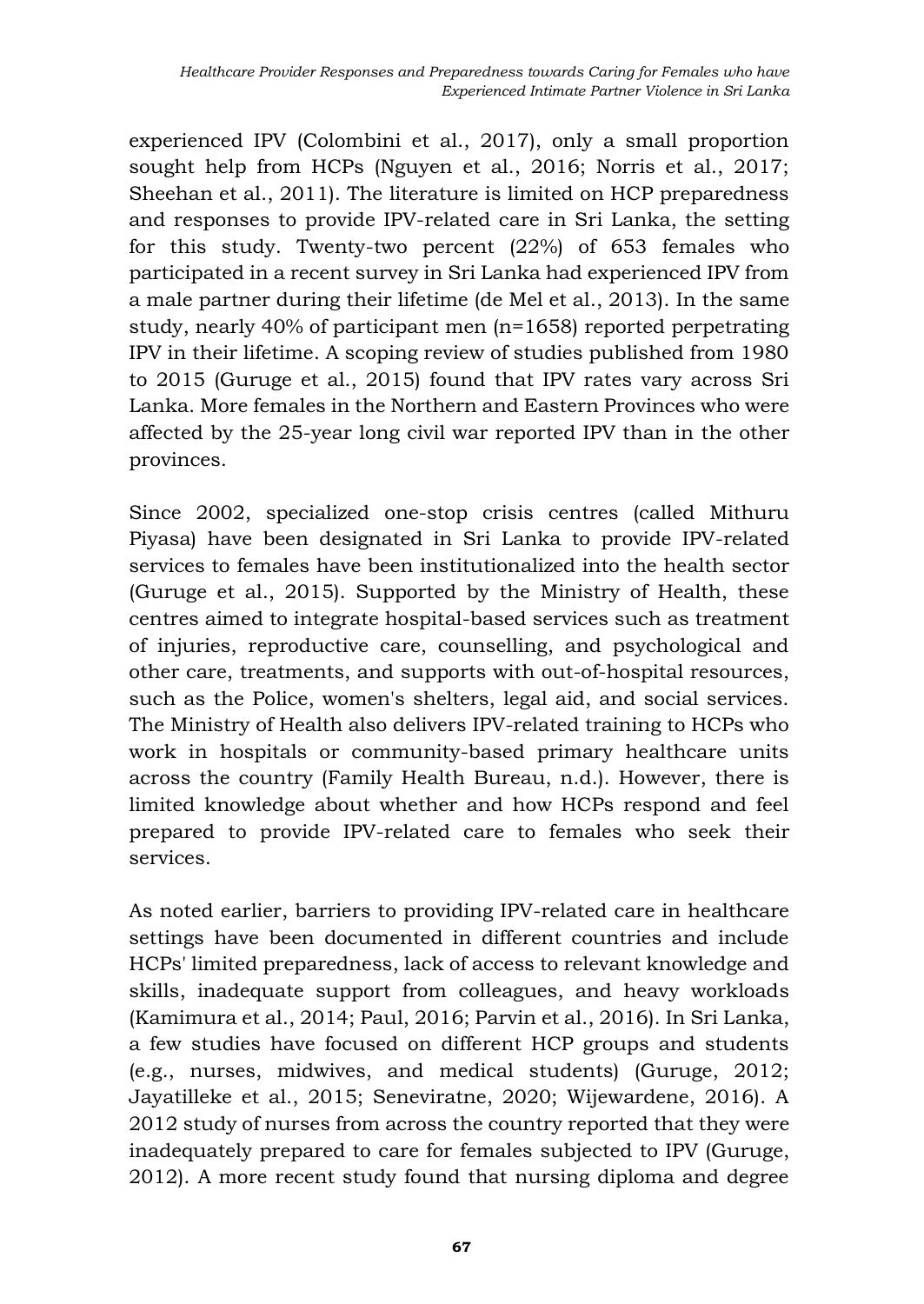programs do not adequately prepare nurses to identify or provide care to females experiencing IPV (Seneviratne, 2020). Surveys of university students and male medical students also revealed victim-blaming attitudes towards female survivors of IPV and, in general, gender inequitable attitudes towards females (Haj-Yahia & de Zoysa, 2007; Wijewardene, 2016). However, there is relatively little comparative information about HCP preparedness as part of the health sector response to IPV. This study aimed to examine nurses, doctors, and midwives' responses and preparedness to care for females experiencing IPV in the Sri Lankan context.

### **Materials and Methods**

#### *The Study Settings and Data Collection Methods*

The study focused on government hospitals and community health centres in the Western, Southern, Central, and Northern Provinces of Sri Lanka. The research team developed a questionnaire based on literature as well as the findings of a series of key informant interviews with HCPs, researchers, and educators in Sri Lanka. This self-administered questionnaire had 34 questions organized into seven sections to gather basic demographic information, information about experiences with females who reported IPV, perceptions and attitudes towards IPV, and the preparedness to provide services including specific training and knowledge about related laws. The survey instrument was checked for face validity by a panel of five academics and educators in Sri Lanka and pre-tested among a small sample of HCPs not included in the study. Six (06) research assistants (RAs) trained in health sciences, social work, psychology, health promotion, and fluent in local languages (Tamil and Sinhalese) were recruited and trained to conduct participant recruitment and data collection. After obtaining approval from relevant research ethics boards and the hospitals involved, nurses, doctors, and midwives who have worked in a government hospital or a community-based primary healthcare centre for at least six months were invited to participate in the study. The expected sample size (388) was calculated assuming that 30% of the HCPs will have contact with a female reporting abuse (based on community prevalence of IPV), a 95% confidence level, 5% margin of error, and a 20% non-response rate (Dhand & Khatkar, 2014).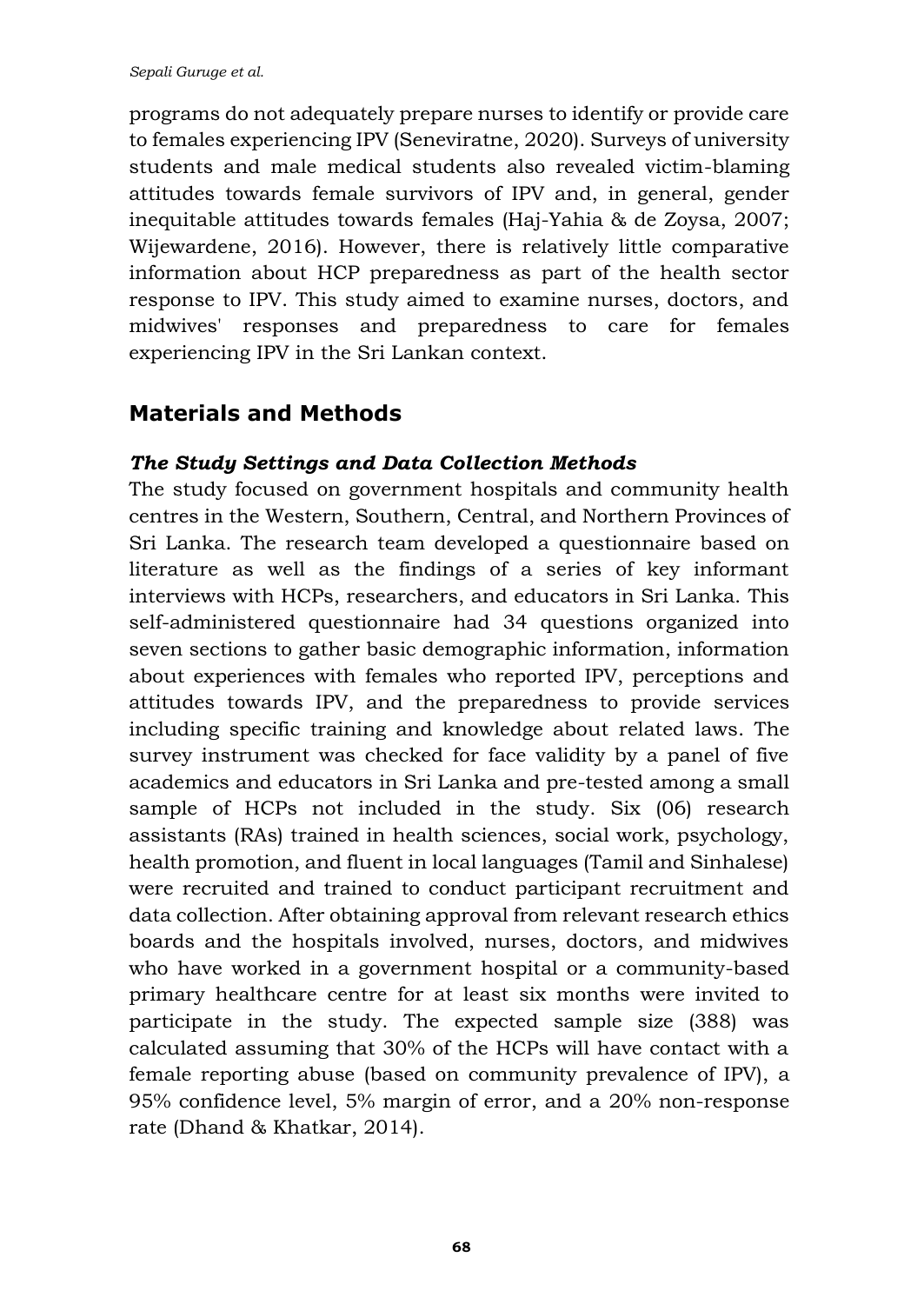# **Data Collection and Analysis**

Potential participants received information about the study through posters or word of mouth. Those interested in learning more about the study were invited to meet with one of the RAs at a hospital or community-based primary healthcare centre to receive information. Individuals interested in participating in the study signed the study consent form and received a survey questionnaire in their language of choice (Tamil, Sinhala or English). They returned the completed questionnaires to the RA on the same day or within the week. They received an honorarium to cover the time spent and travel costs related to participating in the study. The completed surveys were identified by a numeric code and were not linked to any personal information.

The data were entered into an SPSS program (version 32) and analyzed using descriptive and analytical statistics; Crosstabulations and chi-square tests were used to assess the relationships' magnitude and reliability when comparing responses among different HCP groups.

## **Results**

### *Study Participants*

In total, 405 HCPs (177 nurses, 145 doctors, and 83 midwives), participated in the study. All the midwives, most nurses (89%), and almost half of doctors (48%) were female. Participants' ages ranged from 24–60 years; and most (83%) were married. Sixty-one percent (61%) had worked as HCPs for five years or less.

### *HCPs' Encounters with Females who have Experienced IPV*

In total, 398 HCPs (98%) reported having had at least one female reporting IPV to them in their lifetime, while 302 (76%) of the participants (81% of nurses, 77% of doctors, and 64% of midwives) said that at least one female reported IPV to them in the last six months. On average, HCPs said five females (range= 1-150; SD=15.7) reported IPV to them during the six months prior to their participation in this study. Doctors encountered more reporting on average (mean=9.8, SD=25.2), compared to nurses (mean=2.3,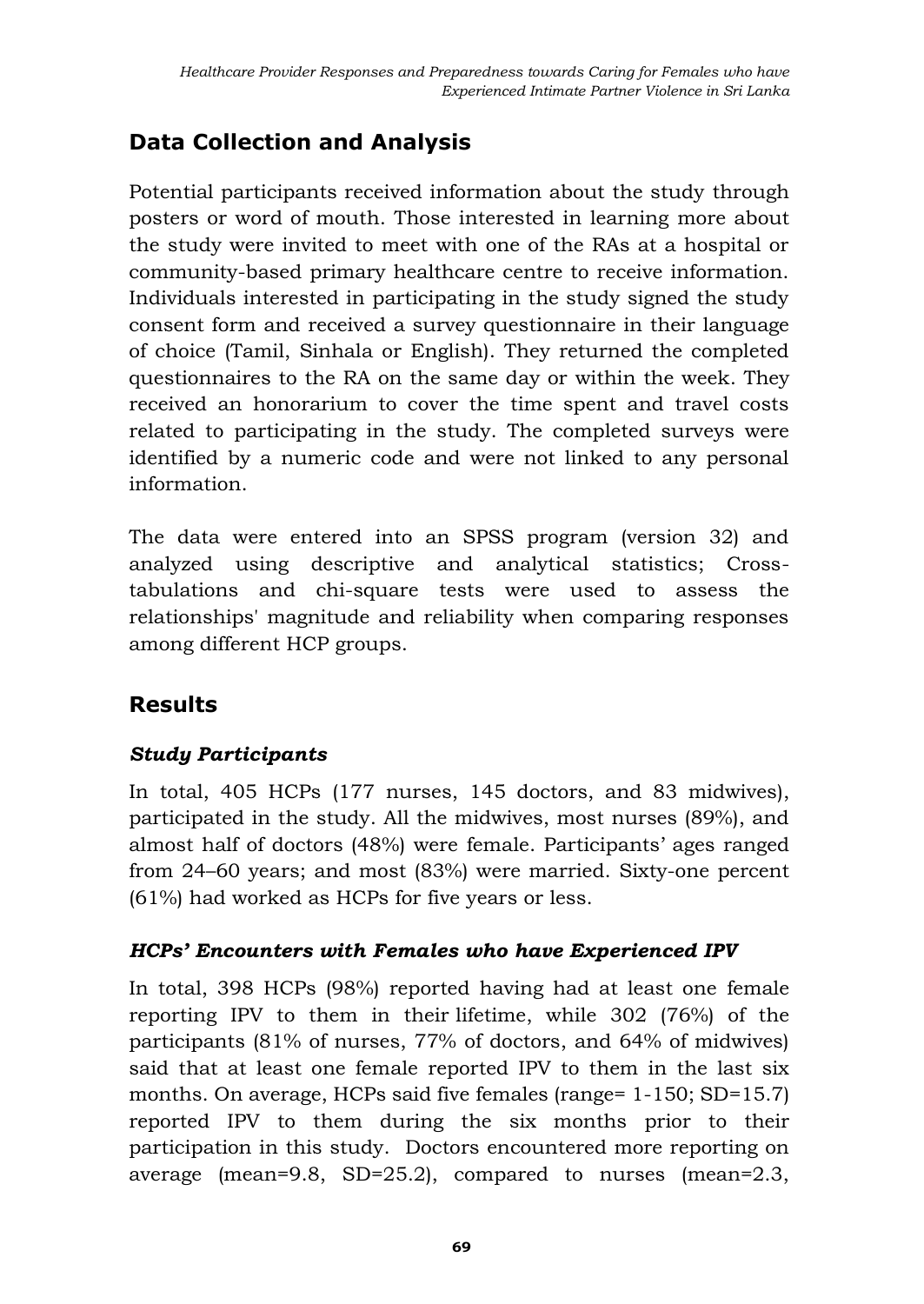SD=4.4) and midwives (mean=2, SD=2.2). Healthcare providers who said they had met a female experiencing IPV (142 nurses, 111 doctors, and 50 midwives) were asked about the location of the most recent encounter. Most respondents physically met the females who reported IPV in the wards (56%), outpatient departments (23%), and clinics (28%). Only eight percent (8%) reported meeting a survivor at a One-stop Crisis Center.

### *Types of Abuse Reported to HCPs*

The most frequent type of abuse reported to the HCPs was physical abuse. Overall, (82%) of the HCPs surveyed said that females reported physical violence (see Table 1 below). This was highest among doctors (93%) and lowest among nurses (73%). The second most frequent form of abuse reported to HCPs was emotional abuse (60%). A higher proportion of midwives (82%) reported meeting females experiencing emotional abuse compared to doctors (60%) and nurses (51%) (p<0.05). Only 29% of the HCPs said that females reported experiences of sexual violence (29%). However, this proportion was significantly higher for midwives (51%) than for nurses (30%) and doctors (20%). When reporting was examined by gender of the doctors (the group with the most gender diversity, as noted earlier), a significantly higher proportion of female doctors (30%) than male doctors (12%) (p<0.05) reported meeting a female who experienced sexual violence. Overall, midwives encountered more reporting of all types of abuse except physical abuse and controlling behaviours.

| <b>HCP</b><br>group | <b>Nurses</b> | Doctors    | Midwives   | Total <sup>#</sup> |             |
|---------------------|---------------|------------|------------|--------------------|-------------|
| Type                |               |            |            |                    |             |
| of abuse            |               |            |            |                    |             |
| Physical            | 102/139       | 103/111    | 25/31      | 230/281            | $p = 0.17$  |
| abuse               | $(73.4\%)$    | $(92.8\%)$ | $(80.6\%)$ | $(81.9\%)$         |             |
| Emotional           | 77/139        | 66/111     | 27/33      | 170/283            | $p = 0.41$  |
| abuse               | $(55.4\%)$    | $(59.5\%)$ | $(81.8\%)$ | $(60.1\%)$         |             |
| Sexual              | 42/139        | 22/111     | 18/35      | 82/285             | $P = 0.03*$ |
| abuse               | $(30.2\%)$    | $(19.8\%)$ | $(51.4\%)$ | $(28.8\%)$         |             |
| Financial           | 34/139        | 26/111     | 20/35      | 80/285             | $p = 0.01*$ |
| abuse               | (24.5%)       | $(23.4\%)$ | $(57.1\%)$ | $(28.1\%)$         |             |

**Table 1.** *Types of abuse reported to the HCPs*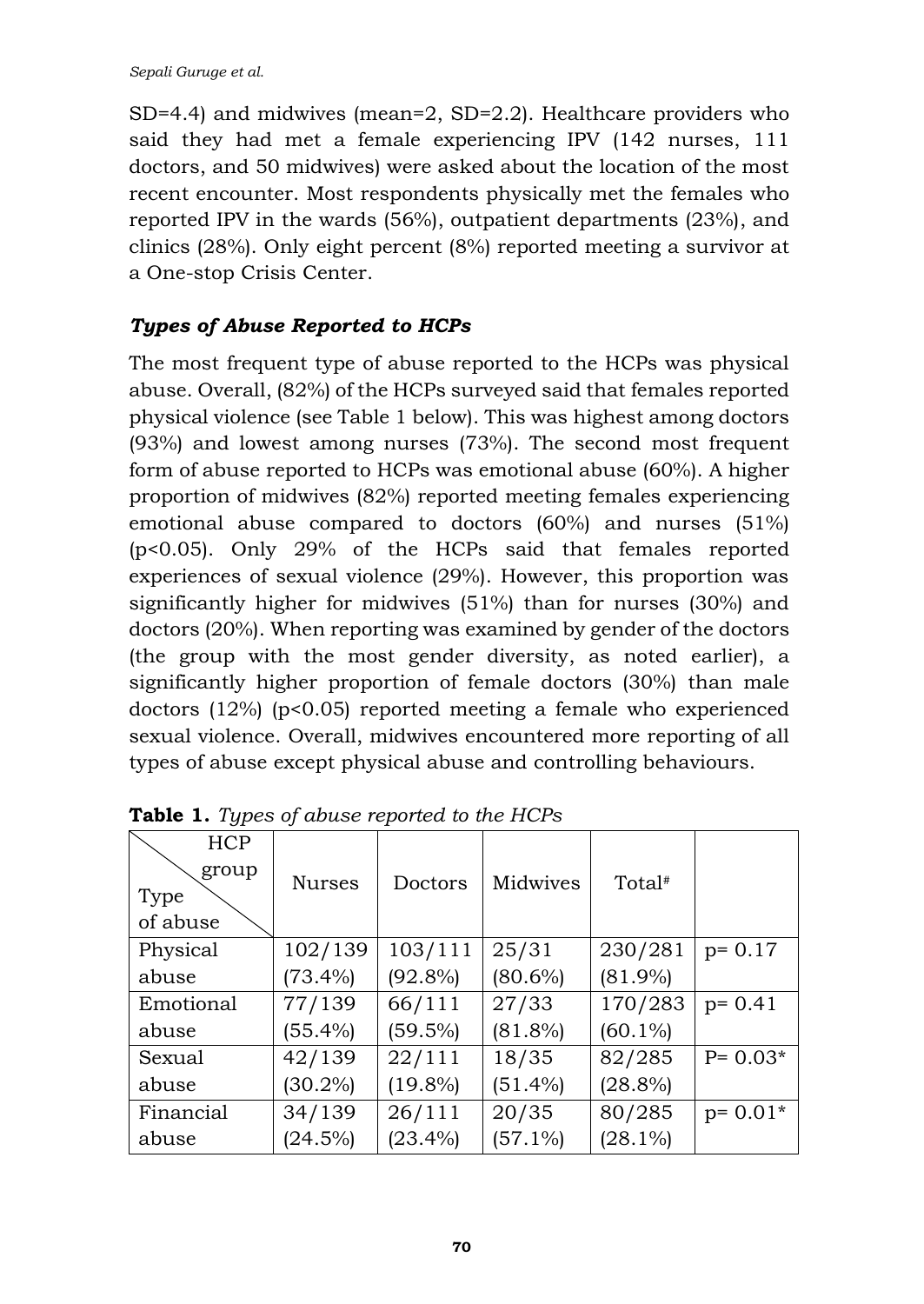| $\vert$ Controlling $\vert$ 14/139 $\vert$ 21/111 $\vert$ 5/29 |  |                                             | $ 40/279 $ p= 0.21 |  |
|----------------------------------------------------------------|--|---------------------------------------------|--------------------|--|
| behaviour                                                      |  | $(10.1\%)$ $(18.9\%)$ $(17.2\%)$ $(14.3\%)$ |                    |  |

#Multiple responses, percentages based on different numbers that responded to the question. \*Chi-square test for reliability testing, significance level p<0.05

#### *HCPs' Responses to the Females*

Most nurses and midwives reported that they offered befriending services (82%) – a term used mostly by nurses and midwives in Sri Lanka to differentiate supportive listening from the formal counselling offered by doctors. Of the 302 HCPs who had met at least one female experiencing IPV in the last 6 months, 50% said they provided treatment and care for injuries, including wound care and medication to control pain or infections. The proportions varied by HCP category: highest among doctors (68%), followed by nurses (50%) and midwives (6%). Only 30% of the HCPs said they documented IPV in the clinical records, and only 34% of the nurses, 38% of the doctors, and 46% of the midwives said they worked with survivors to develop a safety plan. Furthermore, only 20% of nurses and doctors and 25% of midwives said they provided IPV-related information to them. About half (47%) of the HCPs said that they considered whether the female's life was threatened by IPV and inquired if they wanted to report the abuse or take any other action.

### *Referral to Other Services*

Among the 302 HCPs who said they met a female who had experienced IPV during the last six months, only 33% reported making referrals within the hospital to the psychiatric ward or clinic, the Judicial Medical Officer (JMO), or the Police station located within the hospital. Only 22% reported referring females to the Police station outside the hospital. The rest (45%) did not refer them to any services.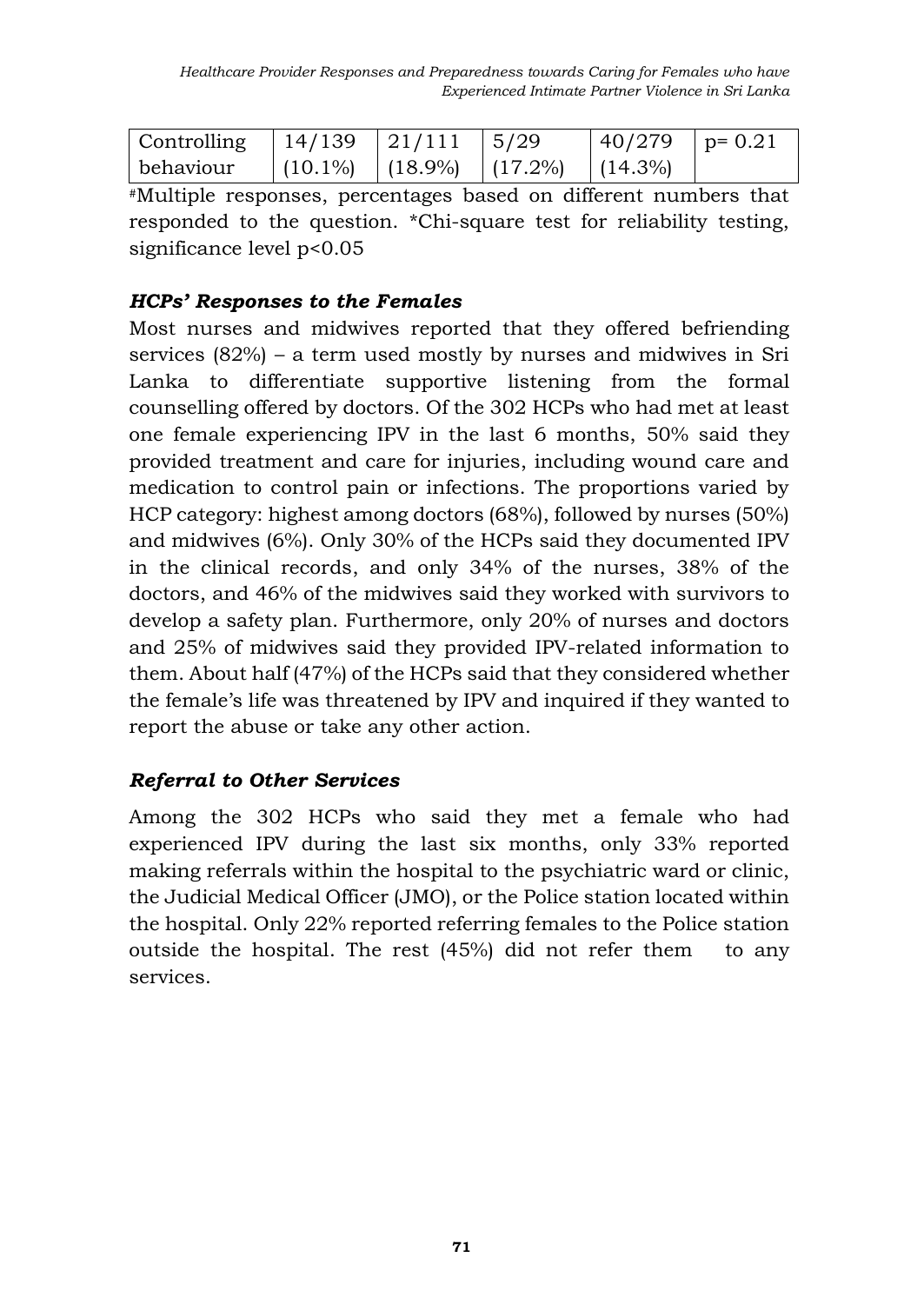

**HCPs' Perceptions about IPV**

**Figure 1.** HCPs' Perceptions about IPV

As shown in Figure 1, HCPs' responses varied with the type of statement asked. For example, about 43% of the female HCPs agreed that females stepping out of traditional roles is a major reason for IPV,

and 34% of the female HCPs believed that that it is acceptable for a male to abuse a female if he is "provoked" by her, while 35% believed that the female has "done something" to bring about the abuse. About 50% of the male HCPs agreed with the statement about males and females being responsible for IPV victimization equally, and almost 50% of the male HCPs agreed with the statement that females have often done something to bring about violence. Sixty-five percent of both male and female HCPs agreed/strongly agreed with the statement that female victims of IPV could leave an abusive relationship if they wanted to.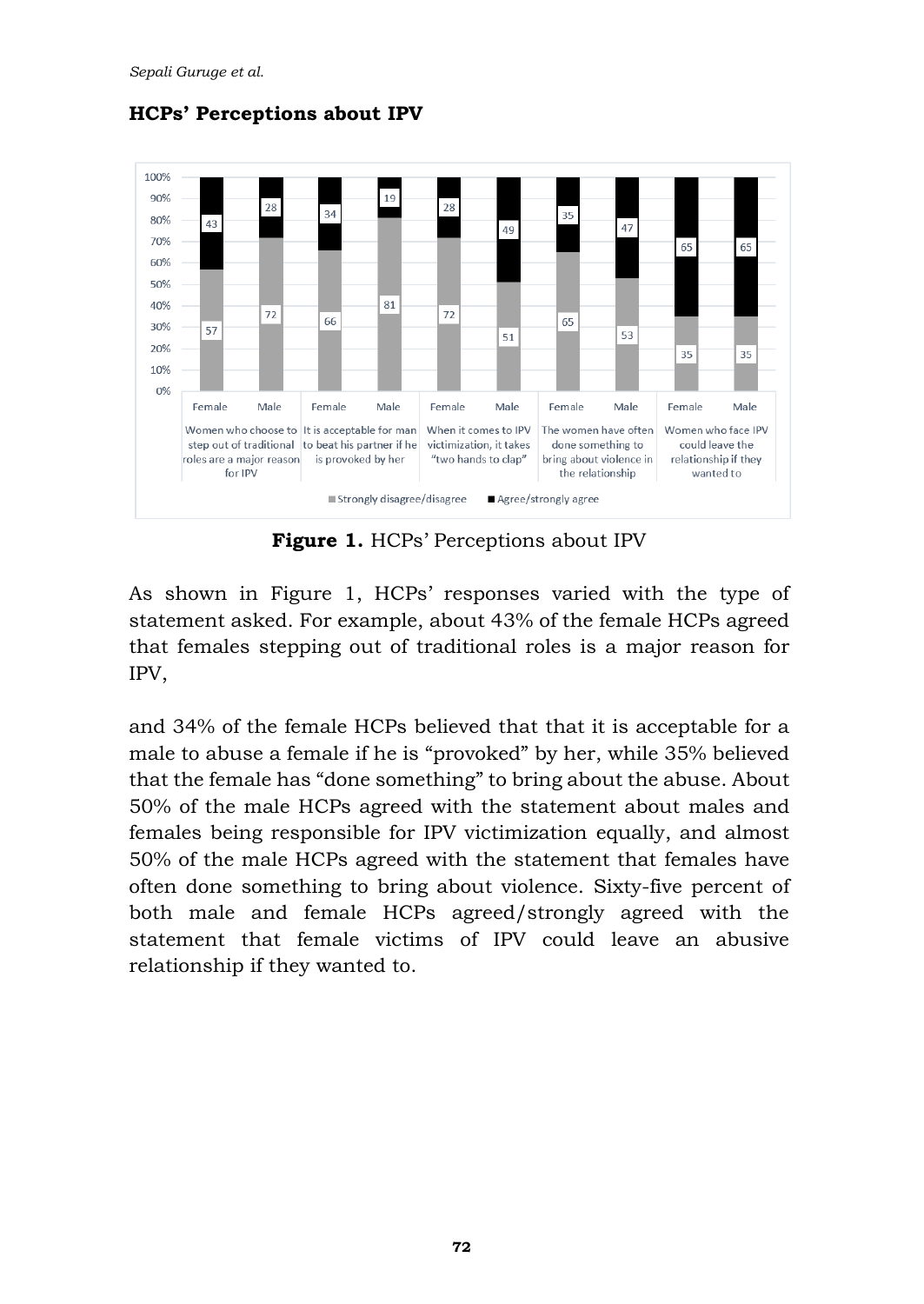*Healthcare Provider Responses and Preparedness towards Caring for Females who have Experienced Intimate Partner Violence in Sri Lanka* 



**Figure 2.** HCPs' Perceptions about Providing IPV-related Care

### *HCPs Perceptions about Providing IPV-related Care*

As shown in Figure 2, most HCPs, both female and male, disagreed with the statement that it was not their place to intervene in IPV situations. Most of them also understand why IPV survivors may not always take their advice. They also believed that the abusers may direct their anger towards them if confronted. Most male and female HCPs also agreed with the statement that doctors should refer females who experience IPV-related anxiety or agitation to a psychiatrist.

#### *HCPs' Perceptions of Laws Related to IPV*

As shown in Figure 3 below, out of the 363 HCPs who responded to the questions about the laws related to IPV in Sri Lanka, 77% of females and 67% males agreed/strongly agreed that existing laws fail to adequately protect females who experience IPV, however less males than females (50% compared to 74%) agreed that laws were not harsh enough to deter males from committing such acts of violence. More than 70% of female and male HCPs disagreed that the laws make it "too easy" for a female to bring charges against males.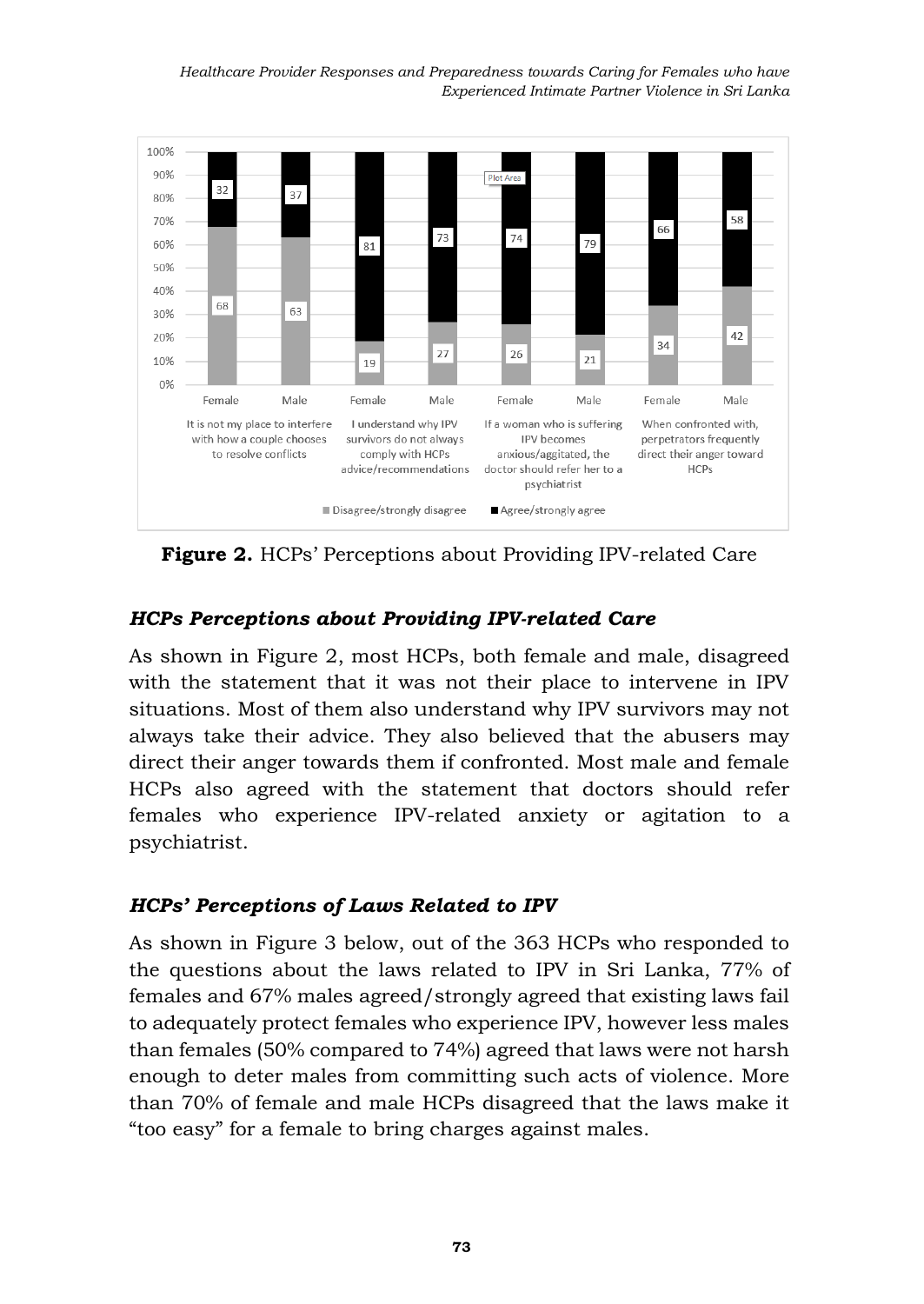

**Figure 3.** HCPs' Opinions about Laws Related to IPV

### *HCPs' IPV-related Training and Preparedness*

Of the 363 HCPs who responded to the question about IPV-related training, only 30% of the doctors, 42% of the midwives, and 17% of the nurses reported having received such training. Most participants who had received training reported attending workshops or seminars (66%), followed by specific training programs (26%), as part of their undergraduate (10%) or graduate training (6%), but only 60% of them felt prepared to respond to females who report IPV to them. More doctors (65%) than nurses and midwives (56% and 57%, respectively) reported feeling that they were prepared after the training (p>0.05). Most HCPs (81%) reported that they need more training to work with females experiencing IPV: the proportion of HCPs who reported this was highest among the midwives (90%), followed by nurses (80%) and doctors  $(77%)$  (p  $>0.05$ ).

### **Discussion**

Intimate partner violence is a serious and prevalent issue in Sri Lanka. However, despite various stakeholders' efforts to raise awareness and change attitudes, it remains challenging for most affected females to seek care, supports, and services for IPV and leave abusive relationships. Previous studies have shown that females are more likely to seek help from informal networks than formal ones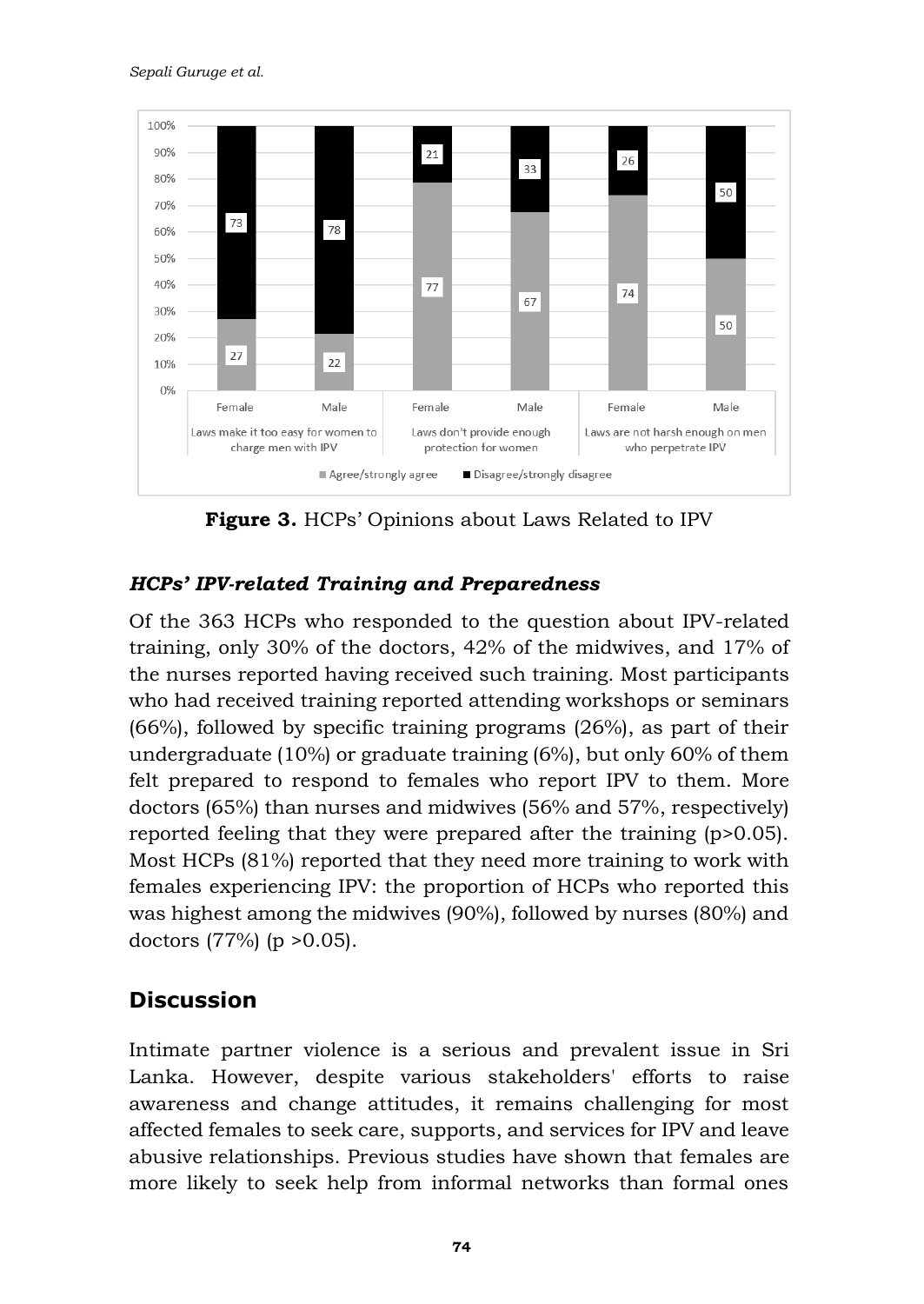(Guruge et al., 2015). In Sri Lanka, some hospital-based IPV-related services such as befriending and referral to counselling, Police, and outside shelters have been offered since 2002, and more recently, investments were made to set up hospital-based one-stop crises services type centres and to train HCPs to provide services in those centers (Seneviratne, 2020).

The present study is one of the largest conducted in Sri Lanka to gather insights from HCPs to understand the opportunities and barriers to providing care and services to females experiencing IPV. It included nurses, midwives, and doctors working in hospital settings and a sample of midwives working in community settings in four provinces.

With more than 75% of the HCPs across the country reporting that females had disclosed IPV to them at the healthcare setting where they worked, all HCPs must receive the necessary training to be prepared to better respond to females disclosing IPV. More doctors and nurses working in hospital settings said that they met females reporting IPV than midwives who work in a hospital or community setting. Although investments have been made to create specialized centres for IPV-related care, the results of this study show that doctors and nurses mostly met females during routine care in wards, outpatient departments, and clinics. Most midwives also received reports of IPV at clinics (and not in the home or other community settings).

Community settings represent some of the earliest IPV-related services in Sri Lanka that have provided essential support to females for decades before the institutionalization of services (Guruge et al., 2015). These results may indicate why surviving females may be reluctant to access care at centers specifically set up for IPV because of stigma or fears about safety if they are seen visiting those centres. These results also highlight the need for HCPs to be prepared to provide IPV-related care in all settings as the ideal scenario. A review of health sector responses in various settings and countries has also shown that the choice of service entry point is less critical than a wellcoordinated and connected systems‐level response for IPV (Colombini et al., 2017).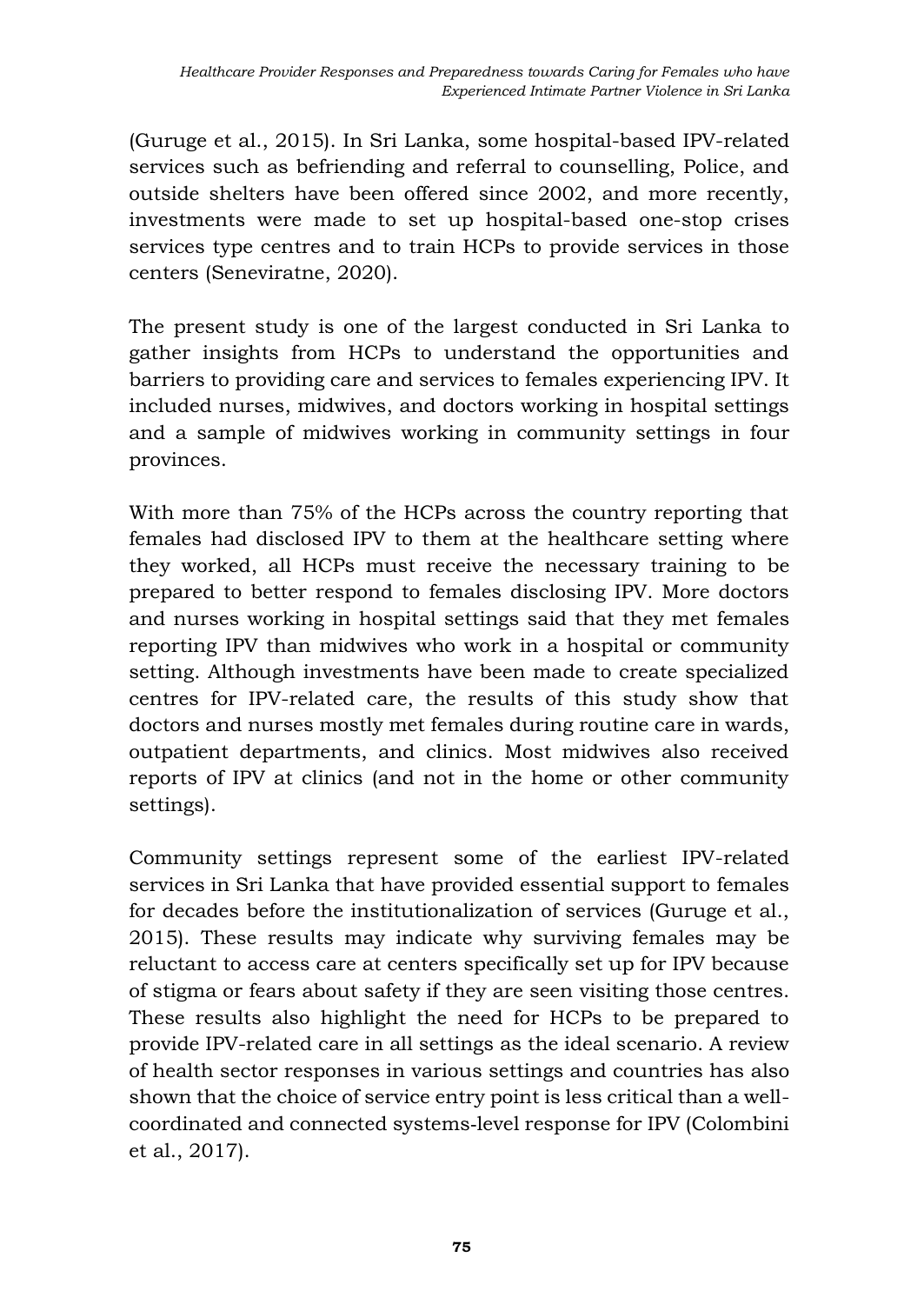More nurses and midwives than doctors said that females reported sexual violence to them indicating a higher level of comfort in reporting sexual abuse to female HCPs. Also, more midwives who work in the community said that females reported emotional and financial abuse to them than did nurses and doctors. This may be because females are likely to report these forms of abuse to HCPs with whom they have built long-standing relationships rather than those they meet in a hospital during a short visit. Overall, HCPs' encounters with females and the type of abuse reported to them may be determined by their gender, the setting they work in, and the nature of their contact with affected females.

The Ministry of Health guidelines for responding to IPV within hospital settings recommends befriending or supportive listening as one of the first-line services offered by all HCPs (Wijewardena, 2016). Most HCPs, but more nurses and midwives than doctors, reported providing supportive listening to females. On the one hand, this may indicate adherence to the guidelines. However, on the other hand, it could also indicate a reluctance by HCPs to characterize the services they offered as counselling and their lack of preparedness to provide such counselling. As what is considered 'formal counselling' in Sri Lanka is limited to the services provided by trained psychiatrists or psychologists, the former being the more common category of staff in government hospital settings, nurses and midwives were less likely to report the services being offered as counselling. This may explain why most HCPs refer females who are 'unable to cope' to the psychiatry unit in Sri Lanka. Although the primary goal of referral to a psychiatry unit would be to access the support of mental health specialists, this practice may prevent females from reporting IPV for fear of being 'committed to' a psychiatry unit and facing the stigma associated with mental illness in countries like Sri Lanka.

Only about one-third of HCPs, primarily doctors, reported that they documented the injuries or the IPV, and the number of HCPs who said they made a safety plan for the victims was even lower. These responses also indicate a lack of specific protocols for dealing with IPV in healthcare settings (Jayatilleke et al., 2015; Guruge et al., 2015). In other locations, such responses have correlated with HCPs' workload and lack of clear practice guidelines and protocols (Colombini et al., 2017). Conversely, clear guidelines and protocols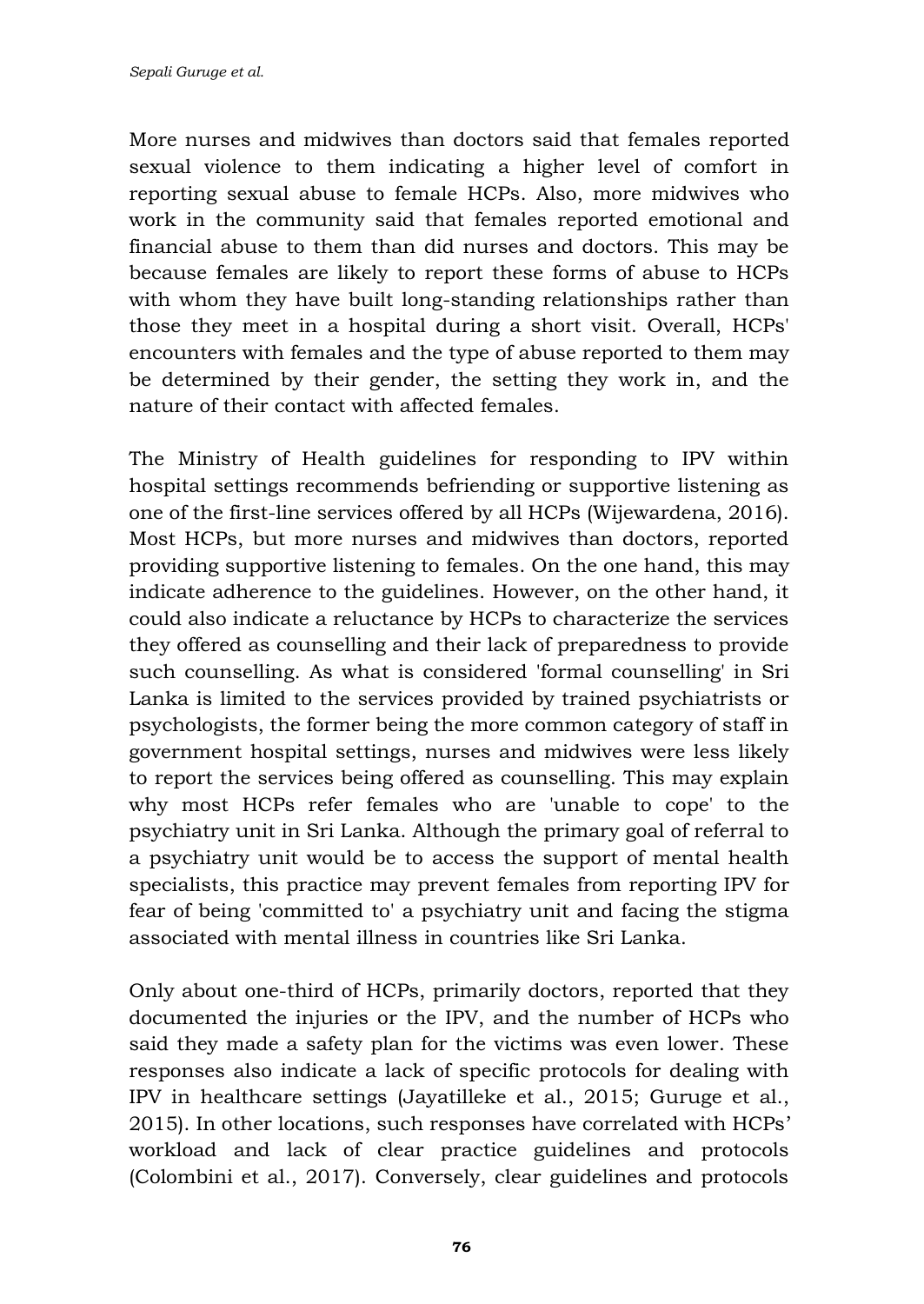have supported well-coordinated health systems responses (Colombini et al., 2017). In addition, HCPs may be reluctant to take on additional responsibilities with IPV-related care as it creates more paperwork and involvement in legal proceedings.

Unlike in the past when gender inequitable attitudes toward females were strongly evident among medical students (for example, Haj-Yahia & de Zoysa, 2007), most HCPs in our study, regardless of gender, could recognize stereotypical ideas about IPV. They rejected survivor/female-blaming statements as well as ideas that justified or rationalized male perpetration of IPV against females. However, male and female HCP responses tended to differ for the statements that revealed slightly less overt ideas and attitudes about gender inequality (e.g., the deficiencies in the laws to punish men who abuse females or laws making it too easy for females to charge males with IPV). Given that people, in general, hold more negative, stereotypical, or stigmatizing attitudes than they are willing to disclose to others, especially to a team of health researchers, these stereotypical negative beliefs and attitudes may likely be higher in reality than reported here.

Previous research has revealed that HCPs have cited personal discomfort and lack of training as reasons for reluctance to ask about and document IPV (Aksan & Aksu, 2007; Nguyen et al., 2016; O' Doherty et al., 2014; Waalen et al., 2000; Sprague et al., 2012). Most of the HCPs surveyed in this study, and more nurses and midwives than doctors among them, reported that they need more training to help females experiencing IPV. Although most in-service training programs focus on IPV-specific training for HCPs, Colombini et al. (2017) found that nurses trained in medico-legal responses and counselling had more confidence in their ability to be part of a comprehensive health systems response.

In addition to lack of training, HCPs reported fears about facing abusers when providing IPV-related services and may have reflected the setting in which the HCPs provided services, i.e. routine care settings such as wards and clinics rather than in specialized care centres. The lack of space and privacy is consistent with the healthcare infrastructure in Sri Lanka, where patient care settings tend to be busy and overcrowded. Most HCPs also reported that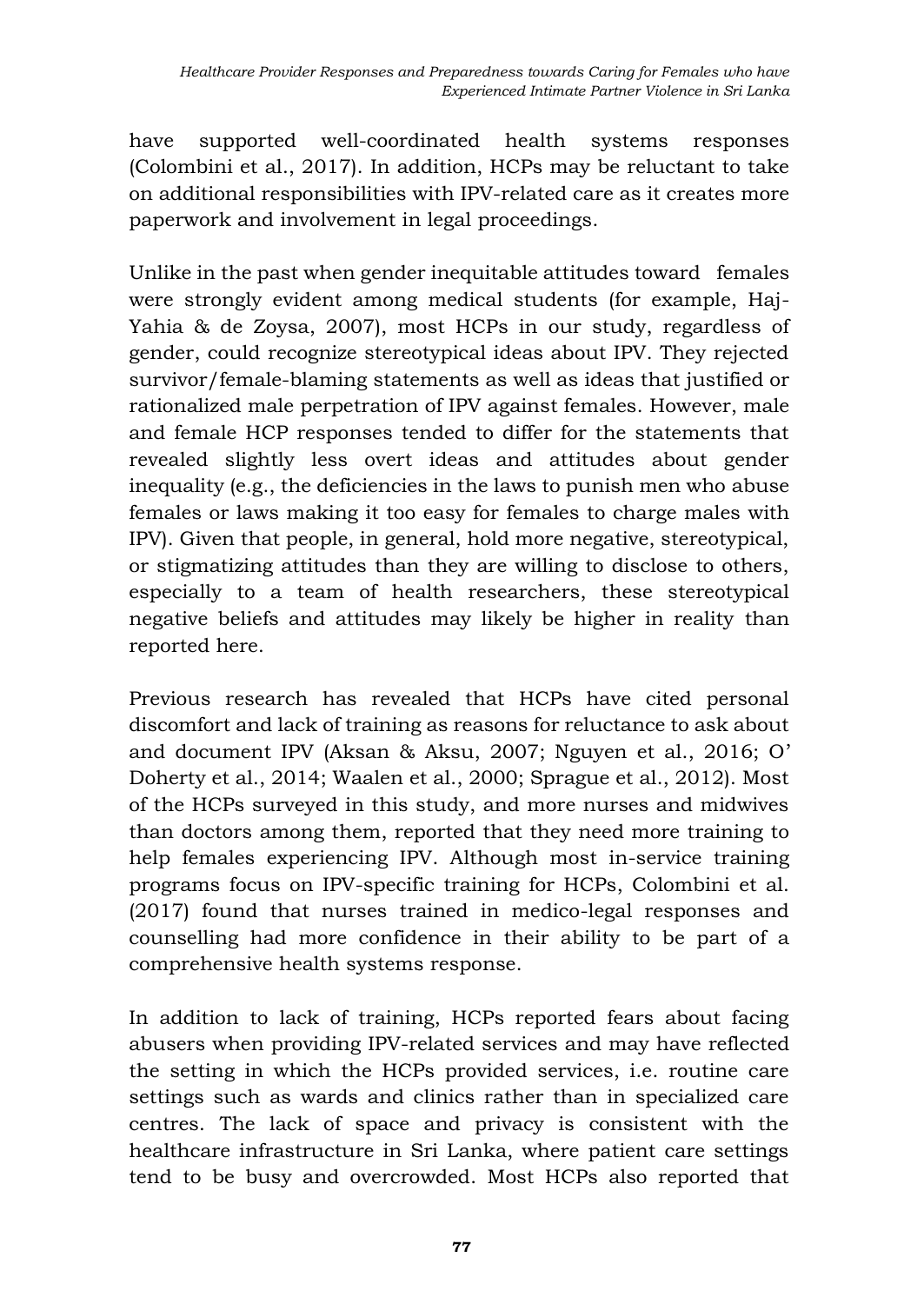although they possess some knowledge, they have limited access to information detailing appropriate management of IPV disclosure in healthcare settings. This is not surprising as most training so far on this subject has been ad hoc. Thus, despite the demands on HCPs and other stakeholders to improve IPV-related care and services, the knowledge and clinical skills needed for HCPs to provide such care and services have not yet become an integral part of undergraduate and graduate HCP education in Sri Lanka.

# **Limitations**

Because of resource limitations, the sampling method used in this study was non-random. After purposefully selecting hospitals in four provinces, details about the study were shared widely within hospitals. However, most participants were recruited through word of mouth. This may have attracted participants who are more likely to have had similar experiences or hold the same attitudes towards IPV and gender-based violence. However, the results of this study still provide insights into HCPs' perceptions about and preparedness to provide IPV-related care and services in a setting where such information is largely missing.

# **Conclusions and Implications**

Healthcare providers' encounters and experiences with females who reported IPV in healthcare settings in Sri Lanka depended on a range of factors. Some of the factors are related to individual characteristics, such as the HCPs' gender and nature of contact and connections with the females affected by IPV; others are related to institutional supports and training. Preparing all HCPs to provide IPV-related services is an important step in the Sri Lankan health sector response; it will improve HCPs' confidence and provide clarity about their roles. Nurses and midwives who already play an important role in supporting females reporting IPV in hospital and community settings need to feel well-equipped, trained, and given clear guidelines for counselling IPV survivors.

As only a small proportion of HCPs sampled reported having met IPV survivors at the one-stop crisis centres, this raises important questions about the availability and accessibility of these specialized services. The Ministry of Health policy of further IPV training the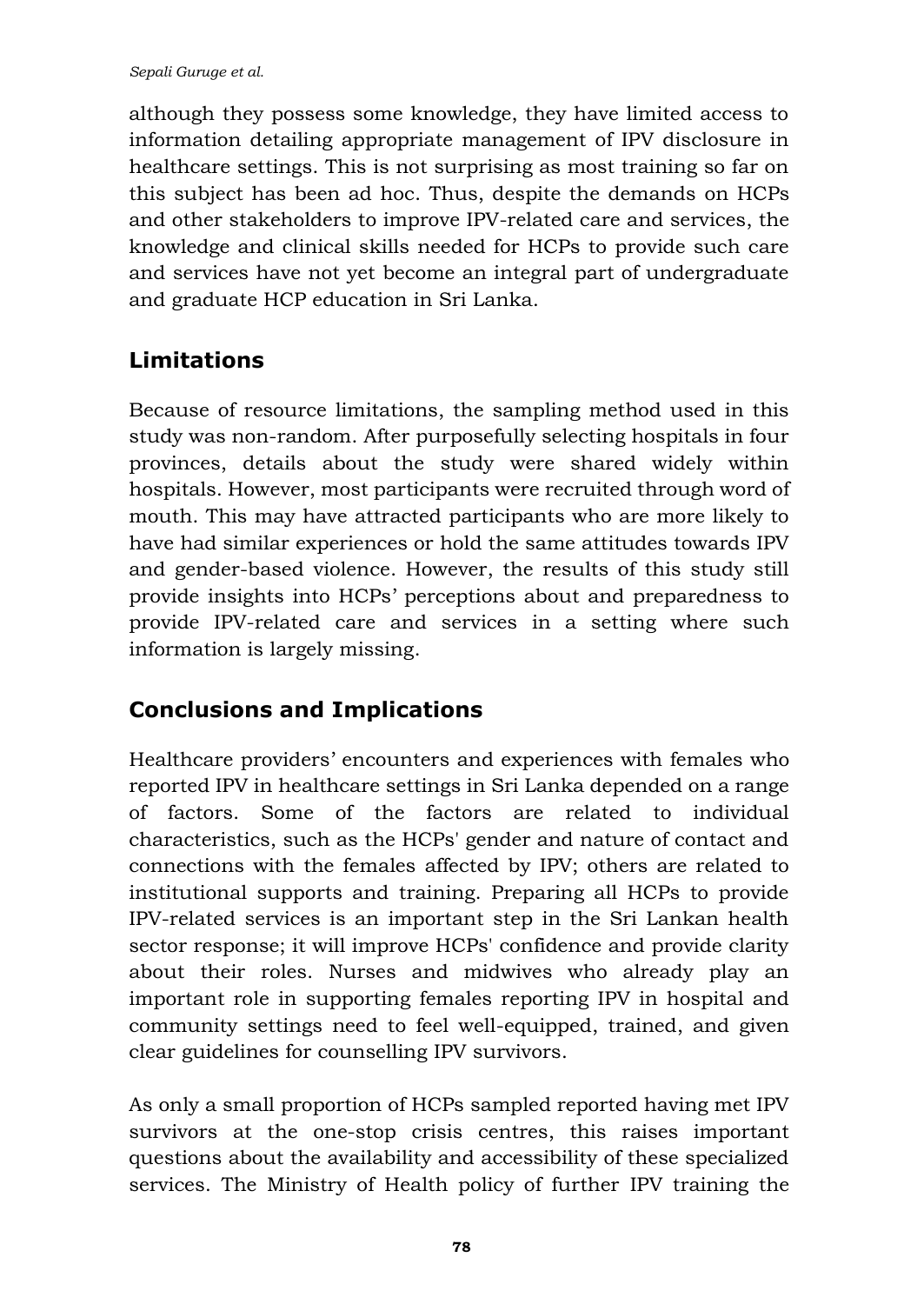HCPs attached to these specialized centres may not be effective since most females seem to report IPV in routine clinical settings. Because of the stigma attached to IPV and how it shapes surviving females' willingness to access services in hospital or primary healthcare settings, building their trust and confidence in HCPs is key to creating an effective health sector response to IPV. While HCPs who can build long-term trusting relationships with females may be most effective in improving females' access to care, they may not be able to do so without a strong community support system. To effectively support HCPs, the underlying stigma attached to IPV should be addressed in both clinical and primary healthcare settings.

Healthcare providers need institutional leadership and specific investments into IPV-related programs. Creating the infrastructure and support needed to provide IPV care in a safe setting will improve the HCPs readiness and raise both service provider and survivor confidence to more readily communicate with each other and openly discuss IPV. Institutional investments into specialized IPV-care centres must be accompanied by allocation of resources to other support units in hospitals and the community, specifically to improve counselling services and place them outside general psychiatric units or wards. Improving HCPs' responses and preparedness to provide IPV-related care must happen as part of a coordinated inter‐sectoral response that involves educators, hospital administrators, policymakers, as well as HCPs and service users. Gathering HCPs' perspectives in providing care to females who report IPV, as we have done in this study, must be part of that response as such information is critical to identifying gaps in training and resources in different parts of the country.

### **Abbreviations**

- GBV Gender Based Violence
- HCP Healthcare Provider
- IPV Intimate Partner Violence
- JMO Judicial Medical Officer
- RA Research Assistant
- SPSS Statistical Package for Social Sciences
- WHO World Health Organization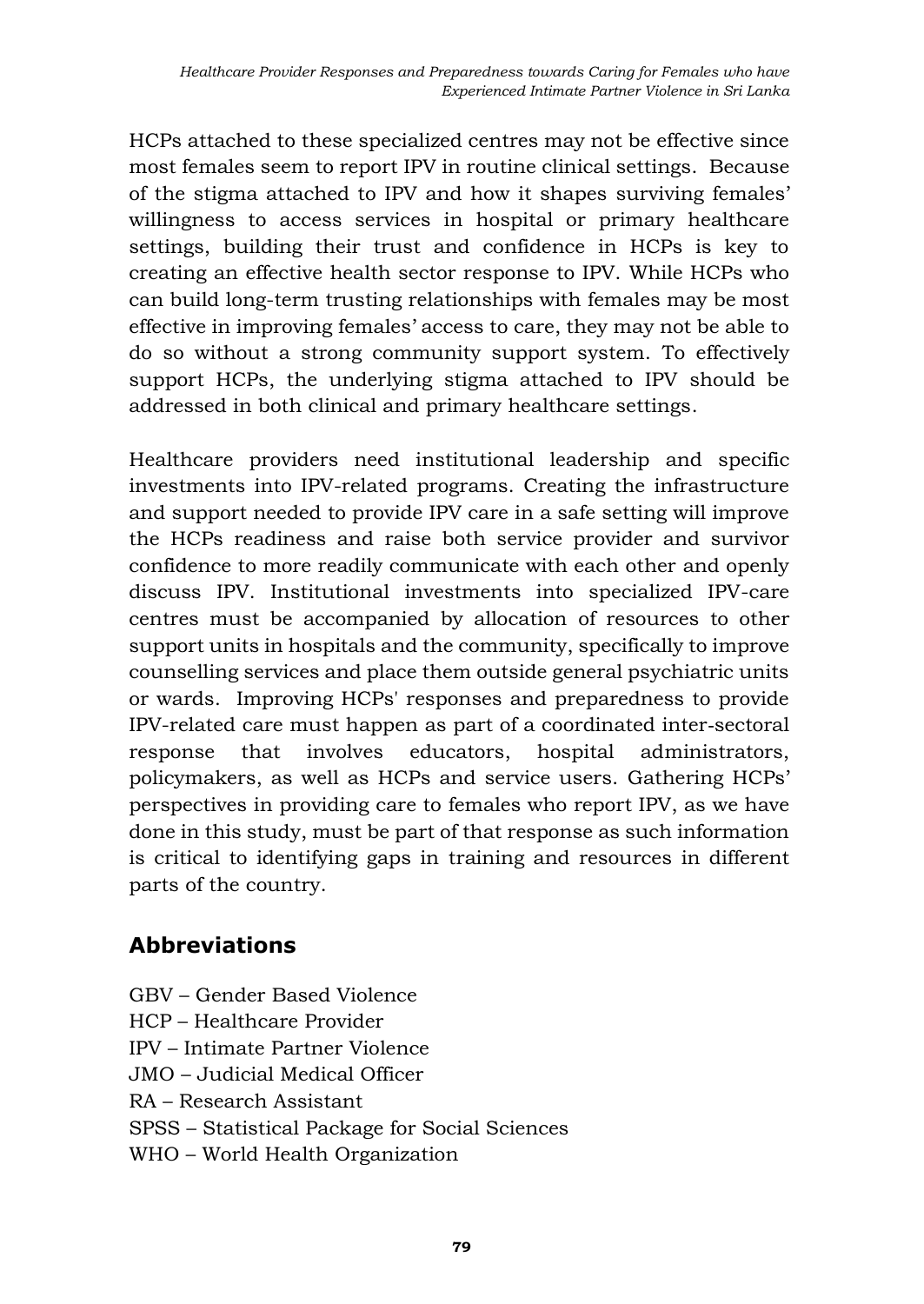# **Declarations**

#### *Ethics approval and consent to participate*

The study protocol, instruments, and consent forms were reviewed and approved by the Sri Lanka Medical Association Ethics Review Committee (ERC/15-001) and the Ryerson University Research Ethics Board (REB 2014-379). Informed consent was obtained from all participants in the study.

### *Consent for publication*

Not applicable.

### *Availability of Data and Material*

The datasets generated and/or analyzed during the current study are not publicly available as they are being analysed for manuscripts in preparation. When ready, they could be made available from the corresponding author on request.

### *Competing Interests*

The authors declare that they have no competing interests.

### *Funding*

This study was funded by the International Development Research Centre, Canada. The funding agency did not play any role in the study's design, the collection, analysis, and interpretation of data or in writing the manuscript.

## **Acknowledgements**

We would like to thank our community partners and the participants who made this study possible.

## **References**

Bair-Merritt, M. H., Lewis-O'Connor, A., Goel, S., Amato, P., Ismailji, T., Jelley, M., Lenahan, P., & Cronholm, P. (2014). Primary carebased interventions for intimate partner violence: a systematic review. *American Journal of Preventive Medicine, 46*(2), 188-194. http:/[/doi.org/10.1016/j.amepre.2013.10.001](https://doi.org/10.1016/j.amepre.2013.10.001)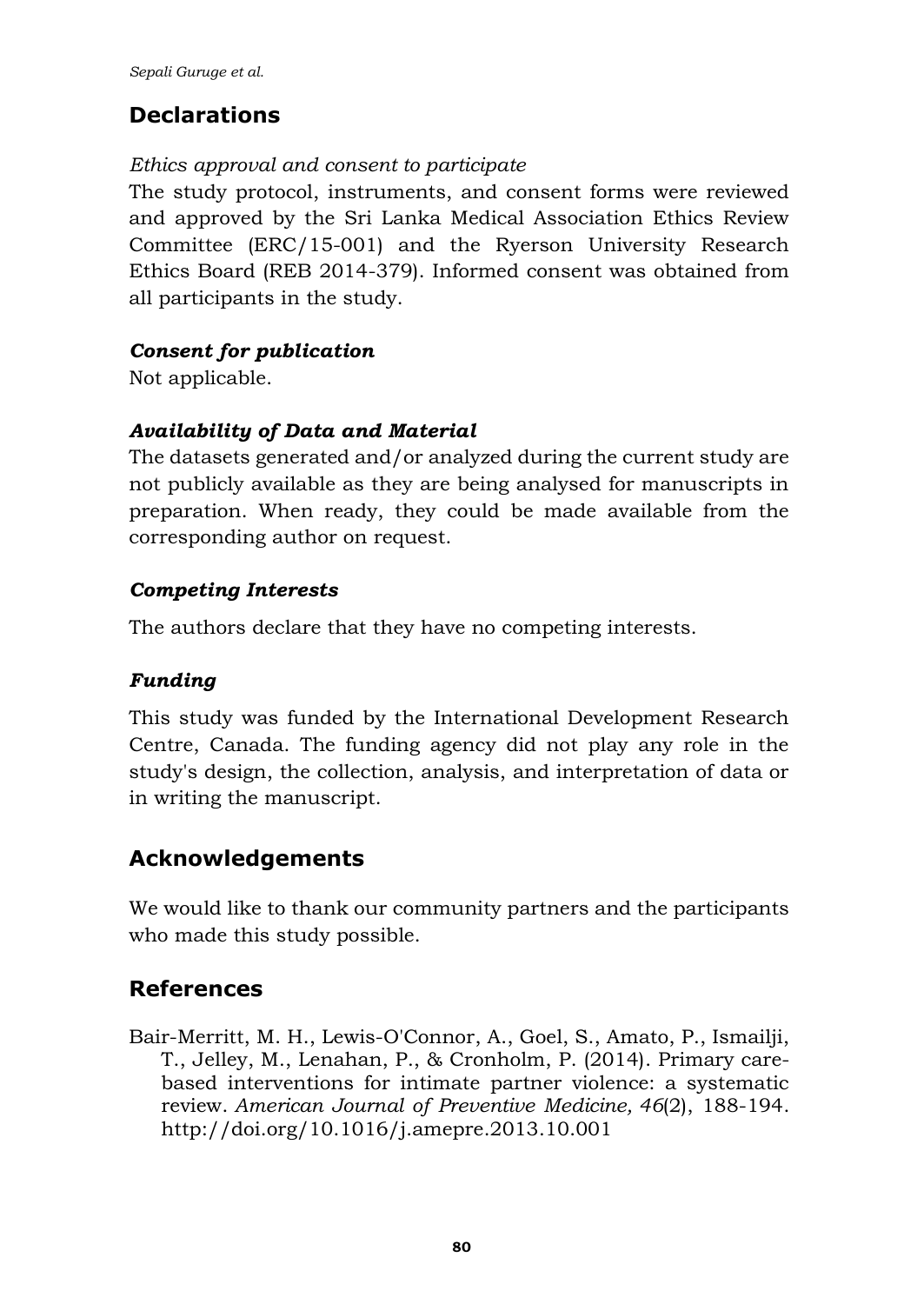- Boeckel, M. G., Viola, T. W., Daruy-Filho, L., Martinez, M., & Grassi-Oliveira, R. (2017). Intimate partner violence is associated with increased maternal hair cortisol in mother–child dyads. *Comprehensive Psychiatry, 72*, 18-24. http://doi:10.1016/j.comppsych.2016.09.006
- Campbell, J. C. (2002). Health consequences of intimate partner violence. *The Lancet, 359*(9314), 1331-1336. http://doi:10.1016/s0140-6736(02)08336-8
- de Mel, N., Peiris, P., & Gomez, S. (2013). *Broadening gender: why masculinities matter.* Retrieved from [www.care.org/sites/default/files/documents/Broadening-](http://www.care.org/sites/default/files/documents/Broadening-Gender_Why-Masculinities-Matter.pdf)Gender Why-Masculinities-Matter.pdf
- Chang, J. C., Dado, D., Hawker, L., Cluss, P. A., Buranosky, R., Slagel, L., McNeil, M., & Scholle, S. H. (2010). Understanding turning points in intimate partner violence: Factors and circumstances leading women victims toward change. *Journal of Women's Health, 19*(2), 251-259. <http://doi:10.1089/jwh.2009.1568>
- Colombini, M. (2008). Health-sector responses to intimate partner violence in low- and middle-income settings: A review of current models, challenges and opportunities. *Bulletin of the World Health Organization, 86*(8), 635-642. <http://doi:10.2471/blt.07.045906>
- Colombini, M., Mayhew, S. H., Ali, S. H., Shuib, R., & Watts, C. (2012). An integrated health sector response to violence against women in Malaysia: Lessons for supporting scale up. *BMC Public Health, 12*(1). http://doi:10.1186/1471-2458-12-548
- Colombini, M., Dockerty, C., & Mayhew, S. H. (2017). *Barriers and facilitators to Integrating Health service responses to intimate partner violence in low- and middle-income countries: A Comparative health systems and service Analysis*. *Studies in Family Planning, 48*(2), 179-200. <http://doi:10.1111/sifp.12021>
- Crowe, A., & Murray, C. E. (2015). Stigma from professional helpers toward survivors of intimate partner violence. *Partner Abuse, 6*(2), 157-179. <http://doi:10.1891/1946-6560.6.2.157>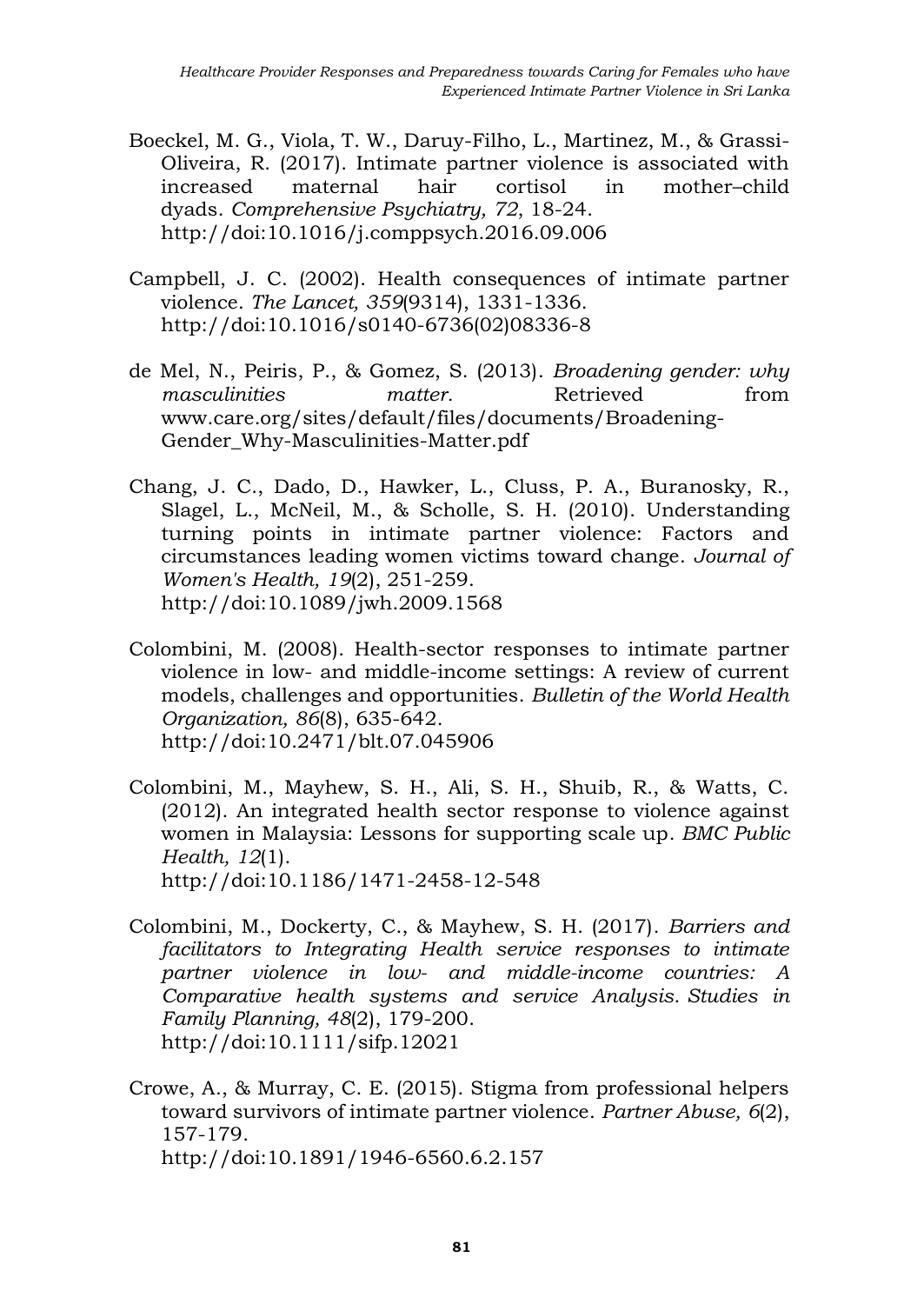- Dhand, N. K., & Khatkar, M. S. (2014). Statulator: An online statistical calculator. Sample Size Calculator for Estimating a Single Proportion. http://statulator.com/SampleSize/ss1P.html
- Ellsberg, M., Jansen, H. A., Heise, L., Watts, C. H., & Garcia-Moreno, C. (2008). Intimate partner violence and women's physical and mental health in the WHO Multi-country study on women's health and domestic violence: An observational study. *The Lancet, 371*(9619), 1165-1172. http://doi:10.1016/s0140-6736(08)60522-x
- Family Health Bureau. (n.d.). *Gender-based Violence Care Centres (Mithuru Piyasa - Natpu Nilayam): Facilitator Manual for Training of Core Staff.* [http://www.fhb.health.gov.lk/web/index.php?option=com\\_phoc](http://www.fhb.health.gov.lk/web/index.php?option=com_phocadownload&view=category&id=34:gender-women-s-health&Itemid=150&lang=en&limitstart=8) [adownload&view=category&id=34:gender-women-s](http://www.fhb.health.gov.lk/web/index.php?option=com_phocadownload&view=category&id=34:gender-women-s-health&Itemid=150&lang=en&limitstart=8)[health&Itemid=150&lang=en&limitstart=8#](http://www.fhb.health.gov.lk/web/index.php?option=com_phocadownload&view=category&id=34:gender-women-s-health&Itemid=150&lang=en&limitstart=8)
- Fulu, E., Jewkes, R., Roselli, T., & Garcia-Moreno, C. (2013). Prevalence of and factors associated with male perpetration of intimate partner violence: Findings from the UN Multi-country cross-sectional study on men and violence in Asia and the Pacific. *The Lancet Global Health, 1*(4). http://doi:10.1016/s2214-109x(13)70074-3
- García-Moreno, C., Hegarty, K., d'Oliveira, A.F.L., Koziol-MacLain, J., Colombini, M., Feder. G. (2015). The health-systems response to violence against women. *The Lancet, 385*(9977), 1567-1579. http://doi: 10.1016/S0140-6736(14)61837-7
- Guruge, S. (2012). Nurses' role in caring for women experiencing intimate partner violence in the Sri Lankan context. *ISRN Nursing, 2012*, 1-8. http://doi:10.5402/2012/486273
- Guruge, S., Jayasuriya-Illesinghe, V., & Gunawardena, N. (2015). A review of the Sri Lankan health-sector response to intimate partner violence: Looking back, moving forward. *WHO South-East Asia Journal of Public Health, 4*(1), 6-11. http://doi:10.4103/2224-3151.206622
- Guruge, S., Jayasuriya-Illesinghe, V., Gunawardena, N., & Perera, J. (2016). Intimate partner violence in Sri Lanka: A scoping review. *Ceylon Medical Journal, 60*(4), 133-138. http://doi:10.4038/cmj.v60i4.8100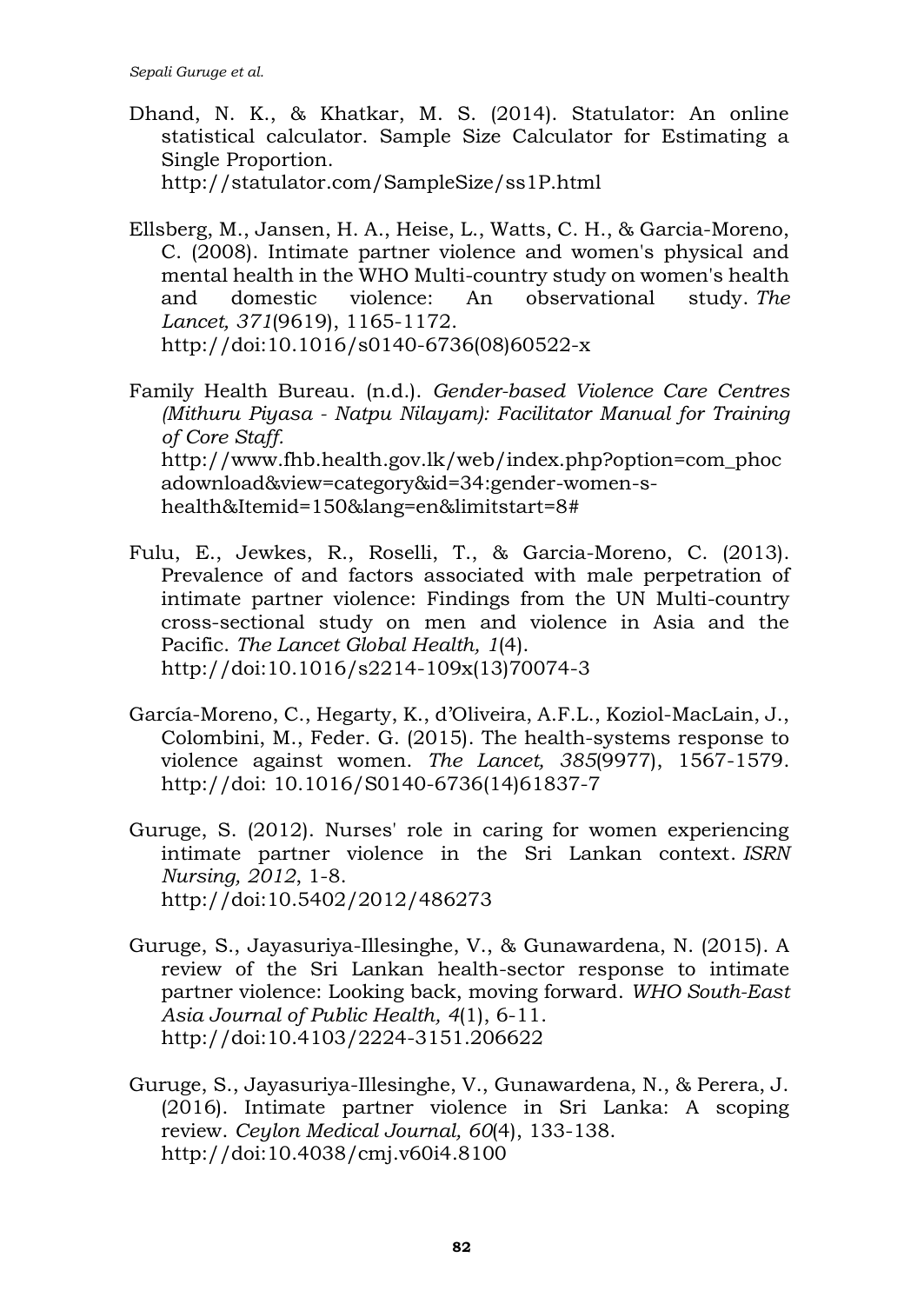- Haj-Yahia, M. M., & De Zoysa, P. (2007). Beliefs of Sri Lankan medical students about wife beating. *Journal of Interpersonal Violence, 22*(1), 26-49. http://doi:10.1177/0886260506294995
- Hegarty, K. L., O'Doherty, L. J., Chondros, P., Valpied, J., Taft, A. J., Astbury, J., Brown, S. J., Gold, L., Taket, A., Feder, G. S., & Gunn, J. M. (2012). Effect of type and severity of intimate partner violence on women's health and service use. *Journal of Interpersonal Violence, 28*(2), 273-94. http://doi:10.1177/0886260512454722
- Jayatilleke, A. C., Yoshikawa, K., Yasuoka, J., Poudel, K. C., Fernando, N., Jayatilleke, A. U., & Jimba, M. (2015). Training Sri Lankan public health midwives on intimate partner violence: A pre-and post-intervention study. *BMC Public Health, 15*(1). http://doi:10.1186/s12889-015-1674-9
- Joyner, K., & Mash, B. (2012). A comprehensive model for intimate partner violence in South African primary care: Action research. *BMC Health Services Research, 12*(1). http://doi:10.1186/1472-6963-12-399
- Kamimura, A., Ganta, V., Myers, K., & Thomas, T. (2014). Intimate partner violence and physical and mental health among women Utilizing community health services in Gujarat, India. *BMC Women's Health, 14*(1). http://doi:10.1186/1472-6874-14-127
- Kothari, C. L., & Rhodes, K. V. (2006). Missed opportunities: Emergency department visits by police-identified victims of intimate partner violence. *Annals of Emergency Medicine, 47*(2), 190-199. http://doi:10.1016/j.annemergmed.2005.10.016
- Krishnan, S. (2014, March). *Moving from Research to Practice: Responses to Domestic Violence in Urban India*. IGWG PRB's Sixteen Days of Violence.
- Liang, B., Goodman, L., Tummala-Narra, P., & Weintraub, S. (2005). A theoretical framework for understanding help-seeking processes among survivors of intimate partner violence. *American Journal of Community Psychology, 36*(1-2), 71-84. http://doi:10.1007/s10464-005-6233-6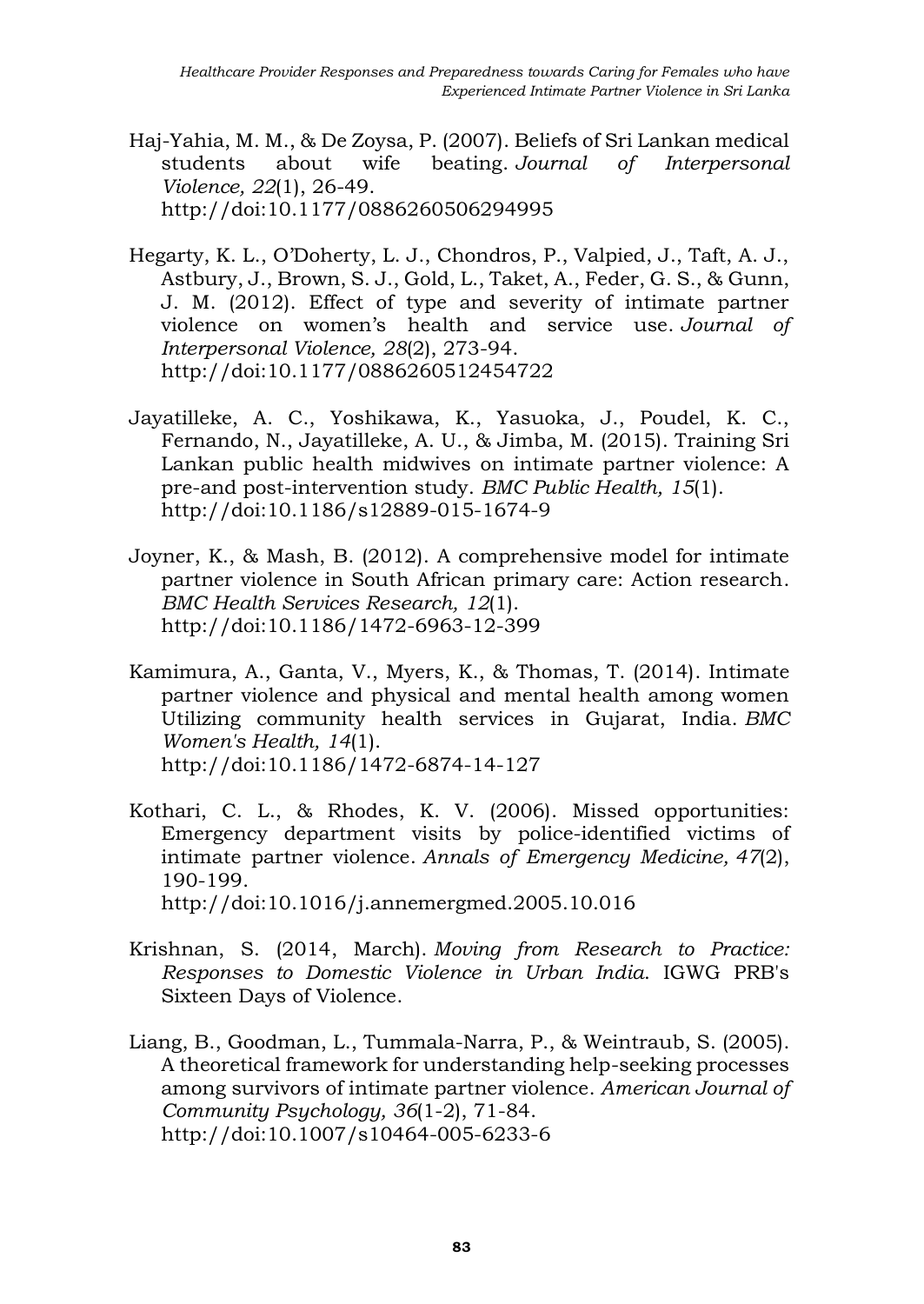- Morse, D. S., Lafleur, R., Fogarty, C. T., Mittal, M., & Cerulli, C. (2012). "They told me To Leave": How healthcare providers address intimate partner violence. *The Journal of the American Board of Family Medicine, 25*(3), 333-342. http://doi:10.3122/jabfm.2012.03.110193
- Nguyen, Q. P., Flynn, N., Kitua, M., Muthumbi, E. M., Mutonga, D. M., Rajab, J., & Miller, E. (2016). The healthcare sector response to intimate partner violence in Kenya: Exploring healthcare Providers' perceptions of care for victims. *Violence and Victims, 31*(5), 888-900. http://doi:10.1891/0886-6708.vv-d-13-00146
- Norris, A. H., Decker, M. R., Weisband, Y. L., & Hindin, M. J. (2017). Reciprocal physical intimate partner violence is associated with Prevalent STI/HIV among male Tanzanian migrant workers: A cross-sectional study. *Sexually Transmitted Infections, 93*(4), 253- 258.

http://doi:10.1136/sextrans-2016-052873

- O'Doherty, L. J., Taft, A., Hegarty, K., Ramsay, J., Davidson, L. L., & Feder, G. (2014). Screening women for intimate partner violence in healthcare settings: Abridged Cochrane systematic review and meta-analysis. *BMJ, 348*. http://doi:10.1136/bmj.g2913
- Parvin, K., Sultana, N., & Naved, R. T. (2016). Disclosure and helpseeking behaviour of women exposed to Physical spousal violence in Dhaka Slums. *BMC Public Health, 16*(1). http://doi:10.1186/s12889-016-3060-7
- Paul, S. (2016). Intimate partner violence and women's help-seeking Behaviour: Evidence from India. *Journal of Interdisciplinary Economics, 28*(1), 53-82. http://doi:10.1177/0260107915609818
- Ramsay, J. (2002). Should health professionals screen women for domestic violence? Systematic review. *BMJ, 325*(7359). http://doi:10.1136/bmj.325.7359.314
- Seneviratne, S., Guruge, S., Sivayogan, S., & Jayasiri, J. (2020). The status of intimate Partner Violence-related education for nurses in Sri Lanka: A cross-sectional survey of the nursing curricula. *OUSL Journal, 15*(2), 19-44. http://doi:10.4038/ouslj.v15i2.7490